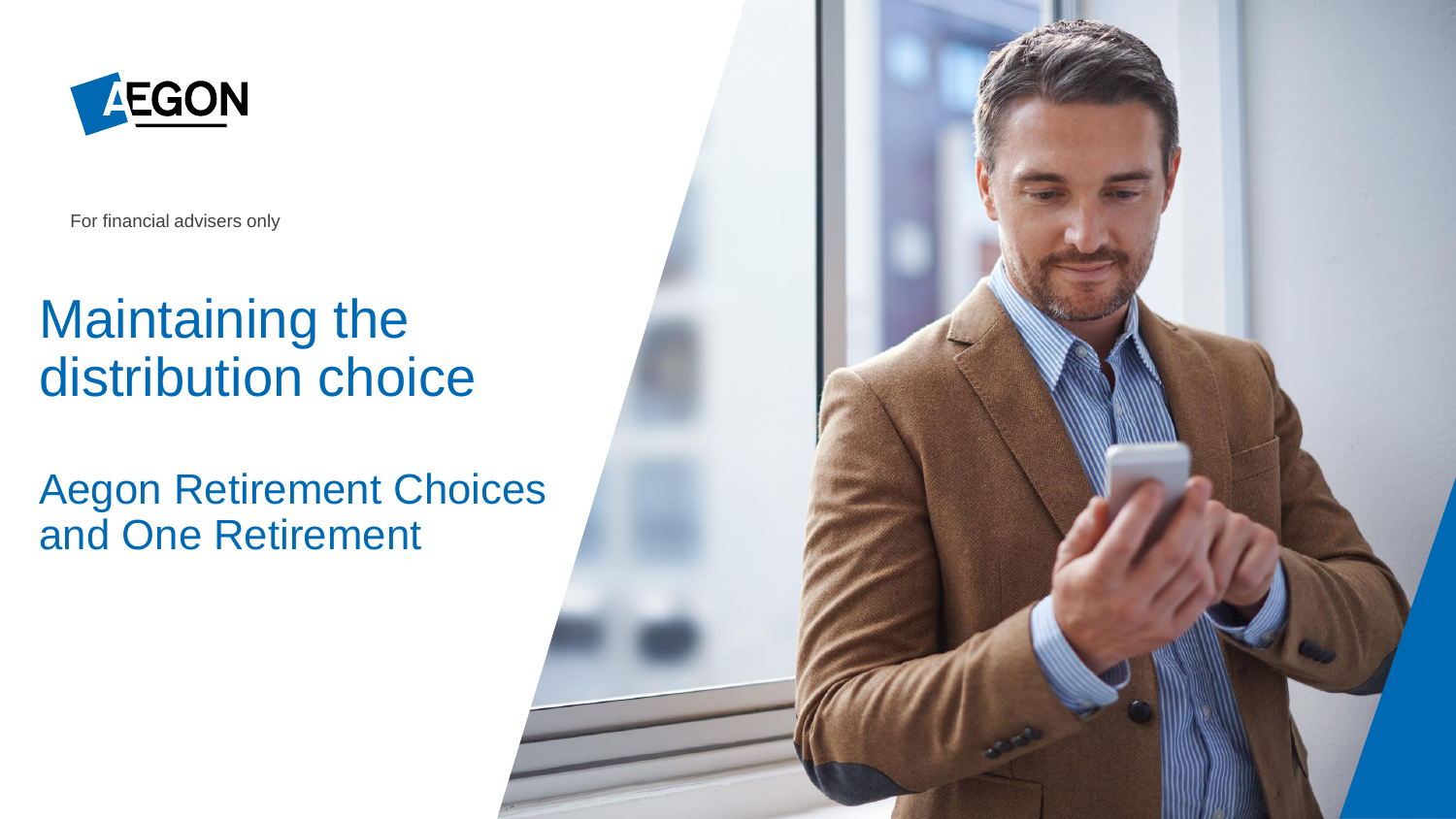#### Maintaining the distribution choice

This guide explains how to amend the distribution choice for your Aegon Retirement Choices (ARC) and One Retirement clients.

For further support when using ARC or One Retirement, see our full range of **Online support** guides.

The screens we show are for demonstration purposes only.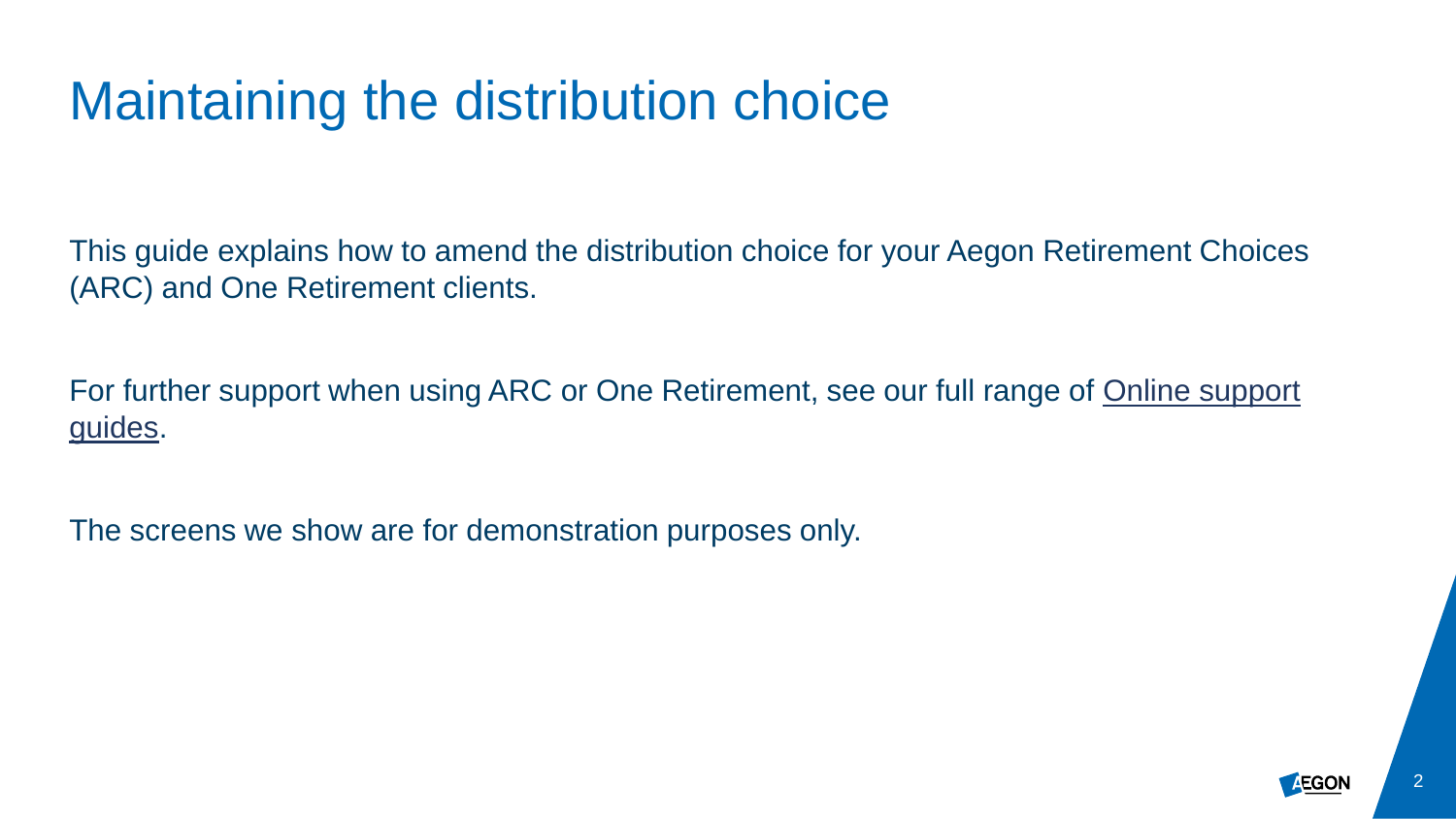# Maintaining the distribution choice – find your client

- [Sign in and find your client. Our Using](https://www.aegon.co.uk/content/dam/ukpaw/documents/ARC-OR-adviser-login.pdf) ARC and One Retirement guide shows you how to do this.
- Once you find your client, select **Client summary**.

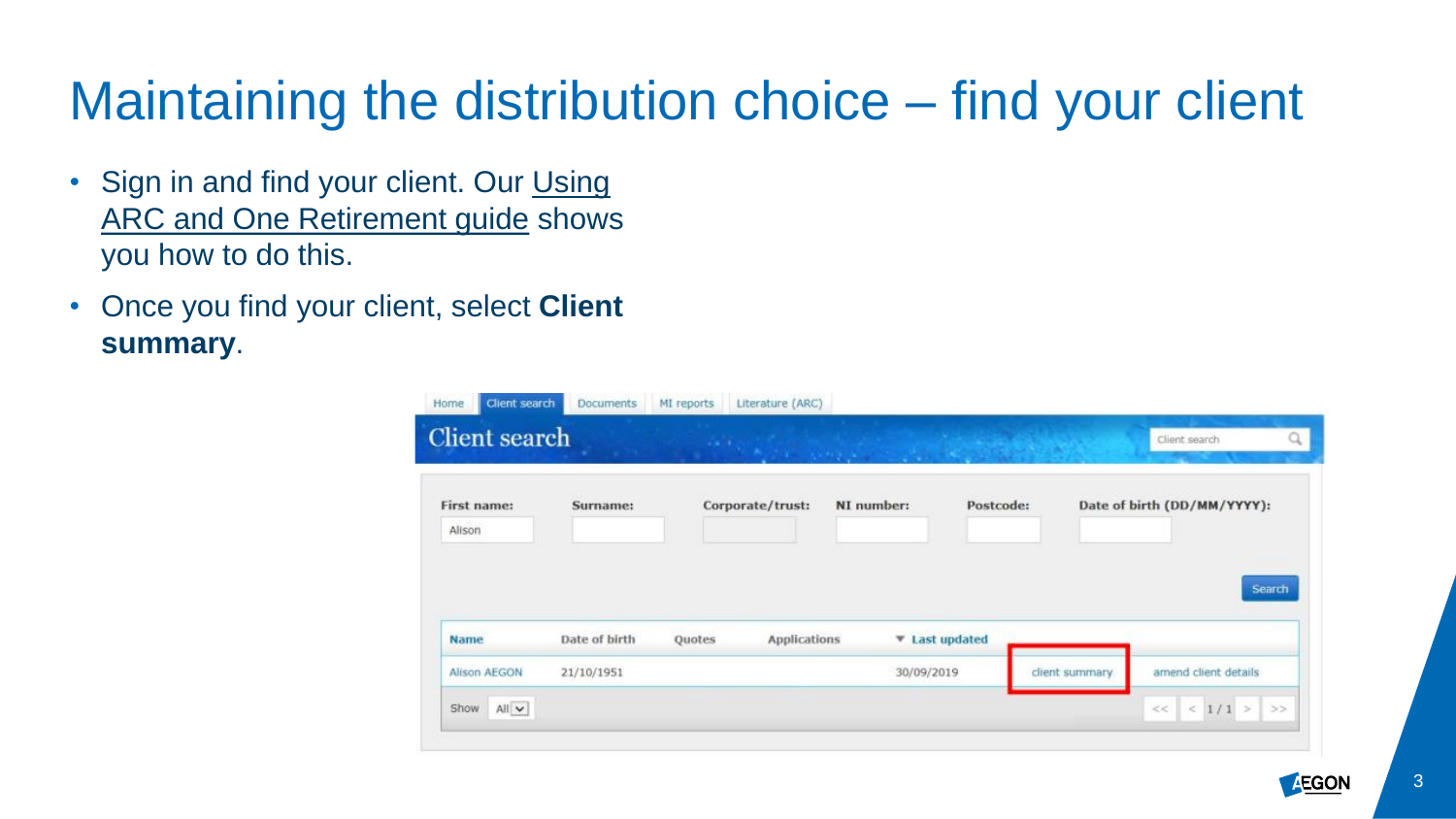# Maintaining the distribution choice – client summary

• From the **Client summary**, select the product you want to maintain the distribution choice for.

| <b>Client summary</b><br><b>AEGON Alison</b><br>1919<br><b>ALCOHOL: N</b><br><b>Alison AEGON</b><br>Transactions<br>ensions quote and apply<br><b>Account details</b><br>Income details<br>nvestments quote and<br>pply<br>Value at<br>e-registration<br>Value at<br><b>Change</b><br><b>Money in Money out</b><br>% change<br>23/03/2019 ?<br>in value<br>23/09/2019<br><b>ffline</b> assets<br>roduct and investment<br>$\equiv$ Online assets<br>£11.25<br>$-E26.26$<br>8.59%<br>£36.47<br>£0.15<br>£0.89<br><b>nformation</b><br>$\Box$ Pension<br>xisting quotes and<br>£36.47<br>£11.25<br>£0.15<br>$-E26.26$<br>£0.89<br>8.59%<br>pplications<br><b>AEGON SIPP</b><br>Uncrystallised -<br>£11.25<br>£0.15<br>$-E26.26$<br>£0.89<br>8.59%<br>£36.47<br>Research and analysis<br>sset selector<br><b>AEGON SIPP</b><br><b>Drawdown</b><br>GT reporting tool<br>£0.00<br>£0.00<br>£0.00<br>£0.00<br>£0.00<br>0.00%<br>Flexi-access -<br>und charting<br>ortfolio scanner<br><b>AEGON SIPP</b><br>Uncrystallised -<br>£0.00<br>0.00%<br>£0.00<br>£0.00<br>£0.00<br>£0.00<br>ortfolio performance<br>eview<br>todel portfolio evaluator<br>£0.00<br>£0.00<br>0.00%<br>$\equiv$ ISA<br>£0.00<br>£0.00<br>£0.00<br>etirement planner<br><b>AEGON Stocks</b><br>and Shares ISA<br>£0.00<br>£0.00<br>£0.00<br>£0.00<br>£0.00<br>0.00% | Home<br>Client search | <b>Documents</b><br>MI reports | Literature (ARC) |  |  |  |
|-------------------------------------------------------------------------------------------------------------------------------------------------------------------------------------------------------------------------------------------------------------------------------------------------------------------------------------------------------------------------------------------------------------------------------------------------------------------------------------------------------------------------------------------------------------------------------------------------------------------------------------------------------------------------------------------------------------------------------------------------------------------------------------------------------------------------------------------------------------------------------------------------------------------------------------------------------------------------------------------------------------------------------------------------------------------------------------------------------------------------------------------------------------------------------------------------------------------------------------------------------------------------------------------------------------------------------------|-----------------------|--------------------------------|------------------|--|--|--|
|                                                                                                                                                                                                                                                                                                                                                                                                                                                                                                                                                                                                                                                                                                                                                                                                                                                                                                                                                                                                                                                                                                                                                                                                                                                                                                                                     |                       |                                |                  |  |  |  |
|                                                                                                                                                                                                                                                                                                                                                                                                                                                                                                                                                                                                                                                                                                                                                                                                                                                                                                                                                                                                                                                                                                                                                                                                                                                                                                                                     |                       |                                |                  |  |  |  |
|                                                                                                                                                                                                                                                                                                                                                                                                                                                                                                                                                                                                                                                                                                                                                                                                                                                                                                                                                                                                                                                                                                                                                                                                                                                                                                                                     |                       |                                |                  |  |  |  |
|                                                                                                                                                                                                                                                                                                                                                                                                                                                                                                                                                                                                                                                                                                                                                                                                                                                                                                                                                                                                                                                                                                                                                                                                                                                                                                                                     |                       |                                |                  |  |  |  |
|                                                                                                                                                                                                                                                                                                                                                                                                                                                                                                                                                                                                                                                                                                                                                                                                                                                                                                                                                                                                                                                                                                                                                                                                                                                                                                                                     |                       |                                |                  |  |  |  |
|                                                                                                                                                                                                                                                                                                                                                                                                                                                                                                                                                                                                                                                                                                                                                                                                                                                                                                                                                                                                                                                                                                                                                                                                                                                                                                                                     |                       |                                |                  |  |  |  |
|                                                                                                                                                                                                                                                                                                                                                                                                                                                                                                                                                                                                                                                                                                                                                                                                                                                                                                                                                                                                                                                                                                                                                                                                                                                                                                                                     |                       |                                |                  |  |  |  |
|                                                                                                                                                                                                                                                                                                                                                                                                                                                                                                                                                                                                                                                                                                                                                                                                                                                                                                                                                                                                                                                                                                                                                                                                                                                                                                                                     |                       |                                |                  |  |  |  |
|                                                                                                                                                                                                                                                                                                                                                                                                                                                                                                                                                                                                                                                                                                                                                                                                                                                                                                                                                                                                                                                                                                                                                                                                                                                                                                                                     |                       |                                |                  |  |  |  |
|                                                                                                                                                                                                                                                                                                                                                                                                                                                                                                                                                                                                                                                                                                                                                                                                                                                                                                                                                                                                                                                                                                                                                                                                                                                                                                                                     |                       |                                |                  |  |  |  |
|                                                                                                                                                                                                                                                                                                                                                                                                                                                                                                                                                                                                                                                                                                                                                                                                                                                                                                                                                                                                                                                                                                                                                                                                                                                                                                                                     |                       |                                |                  |  |  |  |

4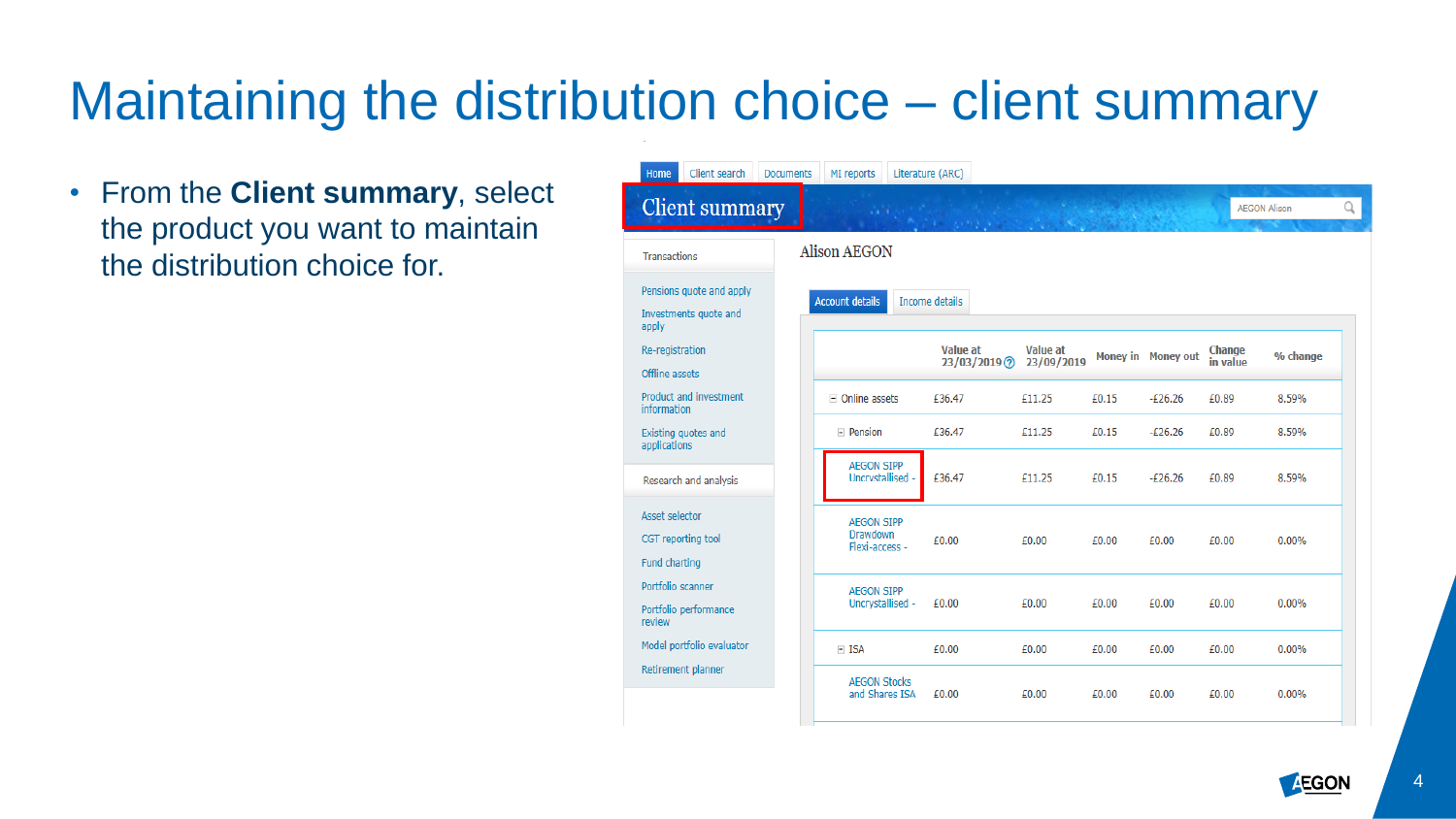#### Maintaining the distribution choice– wrapper summary

• Under **Transactions** – select **Maintain distribution choices**

| Home                  | Client search              | <b>Documents</b> | MI reports                                                 | Literature (ARC) |                    |              |       |                        |            |                           |                        |
|-----------------------|----------------------------|------------------|------------------------------------------------------------|------------------|--------------------|--------------|-------|------------------------|------------|---------------------------|------------------------|
|                       | Wrapper summary            |                  |                                                            |                  |                    |              |       |                        |            | <b>AEGON Alison</b>       | Q                      |
| <b>Transactions</b>   |                            |                  | Wrapper summary - Alison AEGON - AEGON SIPP Uncrystallised |                  |                    |              |       |                        |            |                           |                        |
| Top up                |                            |                  | Balance as at 23/09/2019                                   |                  |                    |              |       |                        |            |                           |                        |
| strategy              | <b>Maintain investment</b> |                  |                                                            |                  |                    |              |       | Date:                  | 23/09/2019 |                           | Go                     |
| Switch into assets    |                            |                  | <b>Portfolio name</b>                                      |                  | <b>Unit/shares</b> | <b>Price</b> | Value | <b>Current balance</b> | 0/n        | <b>Default investment</b> |                        |
| Drawdown-Lite         |                            |                  |                                                            |                  |                    |              |       |                        |            |                           | strategy %             |
| Drawdown-Pro          |                            |                  | Cash                                                       |                  | 0.910000           | £1,000000    | £0.91 | 8.09%                  |            |                           | 0.25%                  |
|                       | Ad hoc adviser charge      |                  | 3I Infrastructure Plc Ord NPV                              |                  | 1.000000           | £2,980000    | £2.98 | 26.49%                 |            |                           |                        |
|                       | Ongoing adviser charge     |                  |                                                            |                  |                    |              |       |                        |            |                           |                        |
| Specialised quotes    |                            |                  | Aegon Merian Gbl Strat Bd<br>(ARC) Pn                      |                  | 0.000000           | £1.160749    | £0.00 |                        |            |                           | 5.00%                  |
| information           | Product and investment     |                  | <b>BMO Priv Eq Tst</b>                                     |                  | 1.000000           | £3,630000    | £3.63 | 32.27%                 |            |                           |                        |
|                       | Preferred retirement age   |                  | Scot Eq 50/50 CautMgd Clc Pn                               |                  | 0.000000           | £1.926546    | £0.00 |                        |            |                           | 50.00%                 |
| <b>Equity trading</b> |                            |                  | (ARC)                                                      |                  |                    |              |       |                        |            |                           |                        |
| choices               | Maintain distribution      |                  | Scot Eq 60/40 Caut Mgd Clc Pn<br>(ARC)                     |                  | 0.000000           | £1,847069    | £0.00 |                        |            |                           | 20.00%                 |
|                       | Research and analysis      |                  | Scot Eq 70/30 Def Mgd Clc Pn<br>(ARC)                      |                  | 0.000000           | £1.768678    | £0.00 |                        |            |                           | 24.75%                 |
| Asset selector        |                            |                  | TB Guinness Global Energy I                                |                  | 10.218000          | £0.364700    | £3.73 | 33.16%                 |            |                           |                        |
| CGT reporting tool    |                            |                  | Acc                                                        |                  |                    |              |       |                        |            |                           |                        |
| Fund charting         |                            |                  |                                                            |                  |                    |              |       | <<                     | $\lt$      | 1/1<br>$\geq$             | >                      |
| Portfolio scanner     |                            |                  |                                                            |                  |                    |              |       |                        |            |                           |                        |
| review                | Portfolio performance      |                  |                                                            |                  |                    |              |       |                        |            |                           | <b>Download report</b> |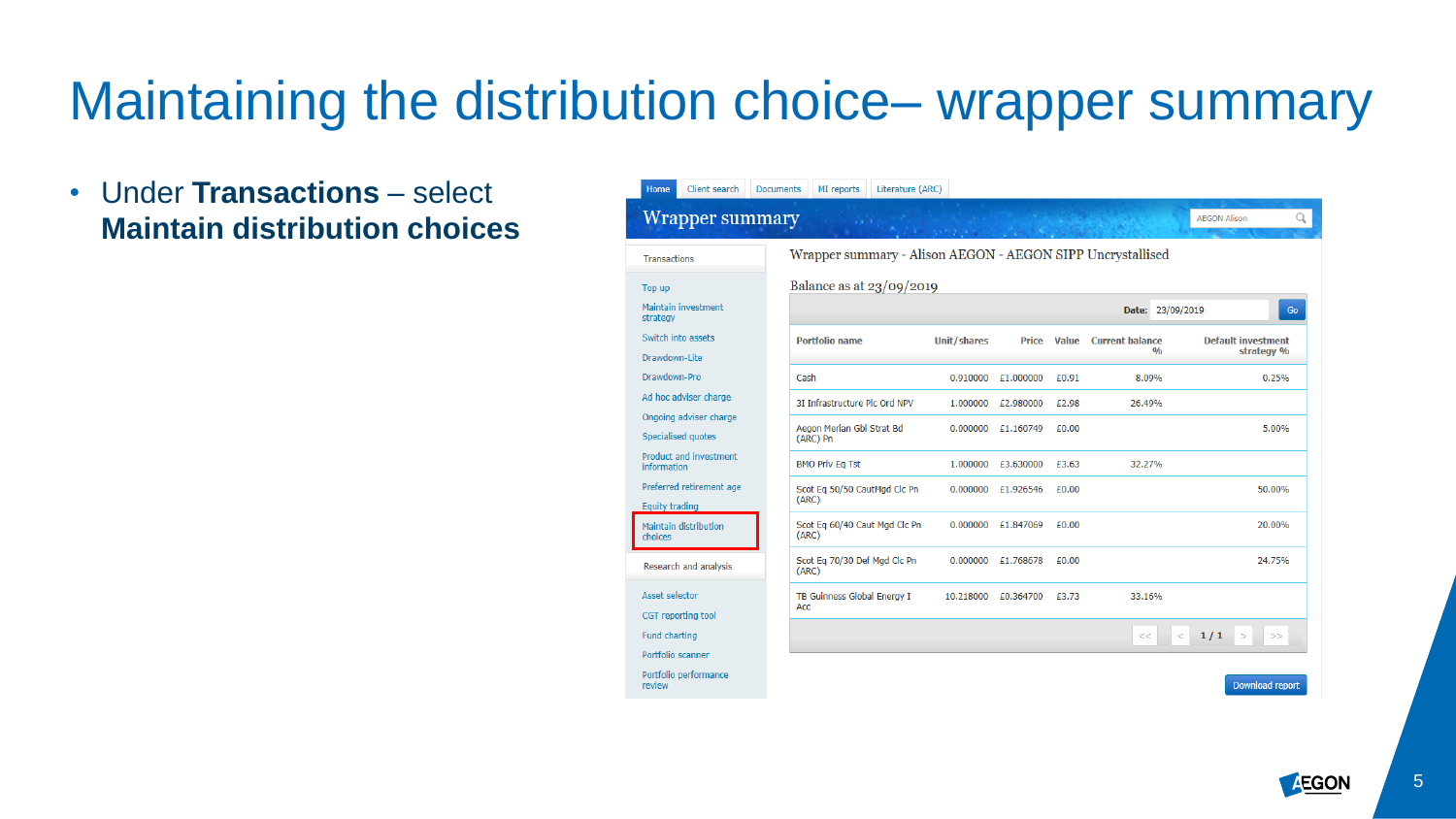# Maintaining the distribution choice – distribution option

- For each asset we show, select the **Preferred distribution option**
- You can select from:
	- 1. Remain in cash;
	- 2. Reinvest in fund, or
	- 3. Pay out as consolidated natural income (available for GIAs and ISAs only).
- To continue with your request, select **Submit**. Any amends to the distribution choice are instant.

| Client search<br>Literature (ARC)<br>Home<br><b>Documents</b><br>MI reports                                                                                                                                                                                                                                                                                                                                                                                                                                                                                               |                                |                                                                      |  |  |  |  |  |  |
|---------------------------------------------------------------------------------------------------------------------------------------------------------------------------------------------------------------------------------------------------------------------------------------------------------------------------------------------------------------------------------------------------------------------------------------------------------------------------------------------------------------------------------------------------------------------------|--------------------------------|----------------------------------------------------------------------|--|--|--|--|--|--|
| Maintain distribution choices                                                                                                                                                                                                                                                                                                                                                                                                                                                                                                                                             |                                | Asset search                                                         |  |  |  |  |  |  |
| Maintain distribution choices - Ms Alison AEGON, AEGON SIPP Uncrystallised                                                                                                                                                                                                                                                                                                                                                                                                                                                                                                |                                |                                                                      |  |  |  |  |  |  |
| <b>Task information</b>                                                                                                                                                                                                                                                                                                                                                                                                                                                                                                                                                   |                                |                                                                      |  |  |  |  |  |  |
| Once you complete and submit this page, you're giving us instructions on how we're to treat any income received in connection with the asset. A different<br>preferred distribution option can be selected for each asset. If 'pay out distribution income' is selected, please make sure you complete the 'Natural Income<br>Payment Details' section. We'll pay any consolidated natural income to this nominated bank account. Visit<br>www.aegon.co.uk/incomechoice to find out more about your options.<br><b>Preferred distribution option</b><br><b>Asset name</b> |                                |                                                                      |  |  |  |  |  |  |
| 3I Infrastructure Plc Ord NPV                                                                                                                                                                                                                                                                                                                                                                                                                                                                                                                                             | $\checkmark$<br>Remain in cash |                                                                      |  |  |  |  |  |  |
| <b>BMO Priv Eq Tst</b>                                                                                                                                                                                                                                                                                                                                                                                                                                                                                                                                                    | $\checkmark$<br>Remain in cash |                                                                      |  |  |  |  |  |  |
| All<br>$\vert \mathbf{v} \vert$<br><b>Show</b>                                                                                                                                                                                                                                                                                                                                                                                                                                                                                                                            |                                | $<<$ $ $ < $1/1$ > $ $<br>$\gt$<br>Back to account summary<br>Submit |  |  |  |  |  |  |
|                                                                                                                                                                                                                                                                                                                                                                                                                                                                                                                                                                           |                                |                                                                      |  |  |  |  |  |  |